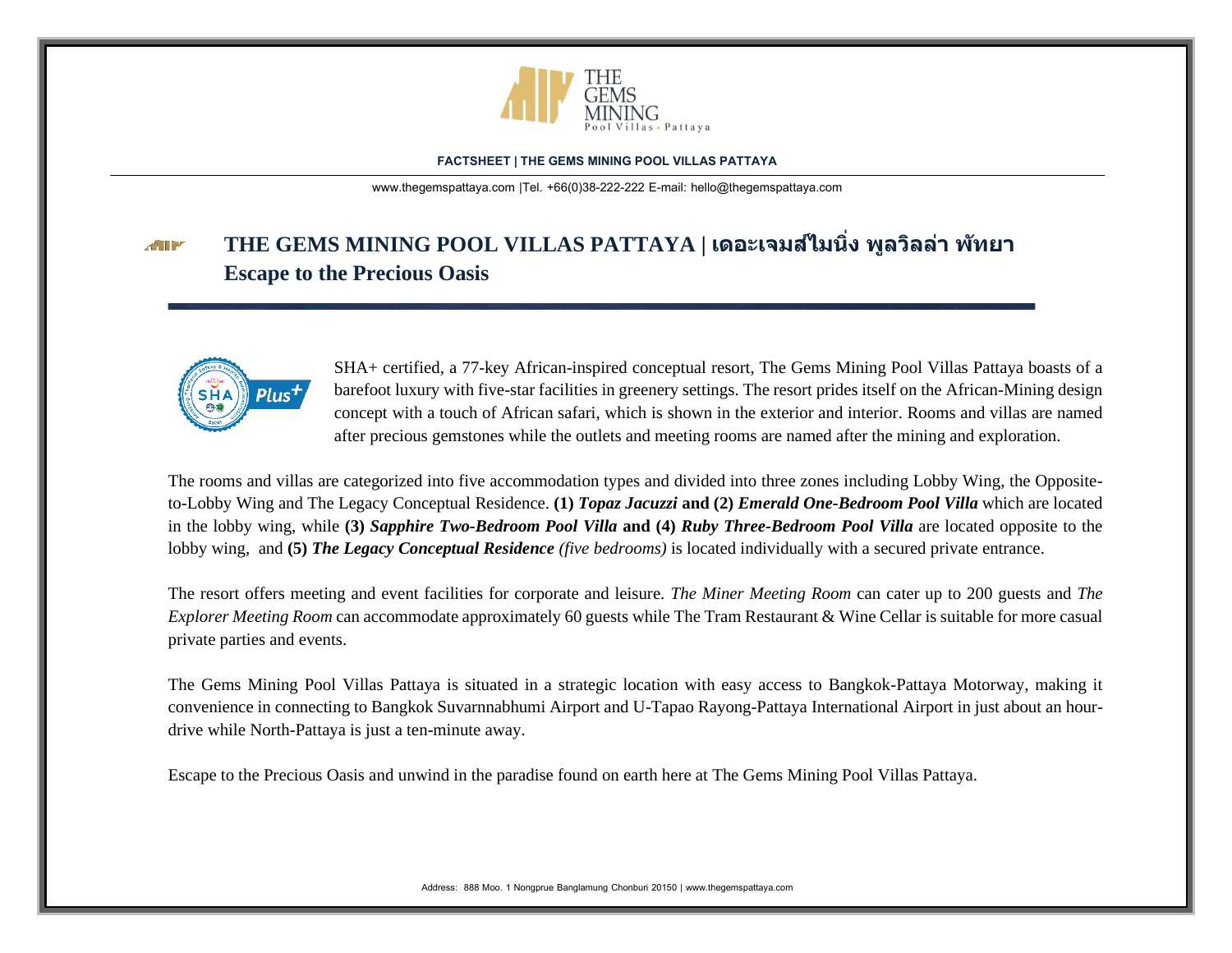

[www.thegemspattaya.com](http://www.thegemspattaya.com/) |Tel. +66(0)38-222-222 E-mail: hello@thegemspattaya.com

# *Contact Details*

# **The Gems Mining Pool Villas Pattaya**

| <b>Address</b>   | 888 Moo.1 Nongprue Banglamung Pattaya Chonburi 20150 |                  |                    |
|------------------|------------------------------------------------------|------------------|--------------------|
| <b>Telephone</b> | $+66(0)3822222$                                      | Fax              | $+66(0)38$ 195 201 |
| WhatsApp         | $+66(0)932394666$                                    | WeChat           | thegemspattaya     |
| E-mail           | hello@thegemspattaya.com   rsvn@thegemspattaya.com   |                  |                    |
| Website          | www.thegemspattaya.com                               | <b>LINE</b>      | @thegemspattaya    |
| Facebook         | @thegemspattaya                                      | <b>Instagram</b> | @thegemspattaya    |

Media inquiries, please contact marcom@thegemspattaya.com

# **ARRIVAL INFORMATION**

# **Check-in and Check-out time Internet Access:**

Check-in: 15.00 Hrs. Guestrooms: Complimentary WiFi Check-out: 12.00 Hrs. Public Area Complimentary WiFi In Villa check-in and out are available.

Complimentary onsite parking \*Pets are not allowed Wheelchair accessible Parking EV Charging Station

# Parking: Parking: **Parking:** Pet Policy:

Complimentary valet parking  $**$  Service animals specifically trained are welcome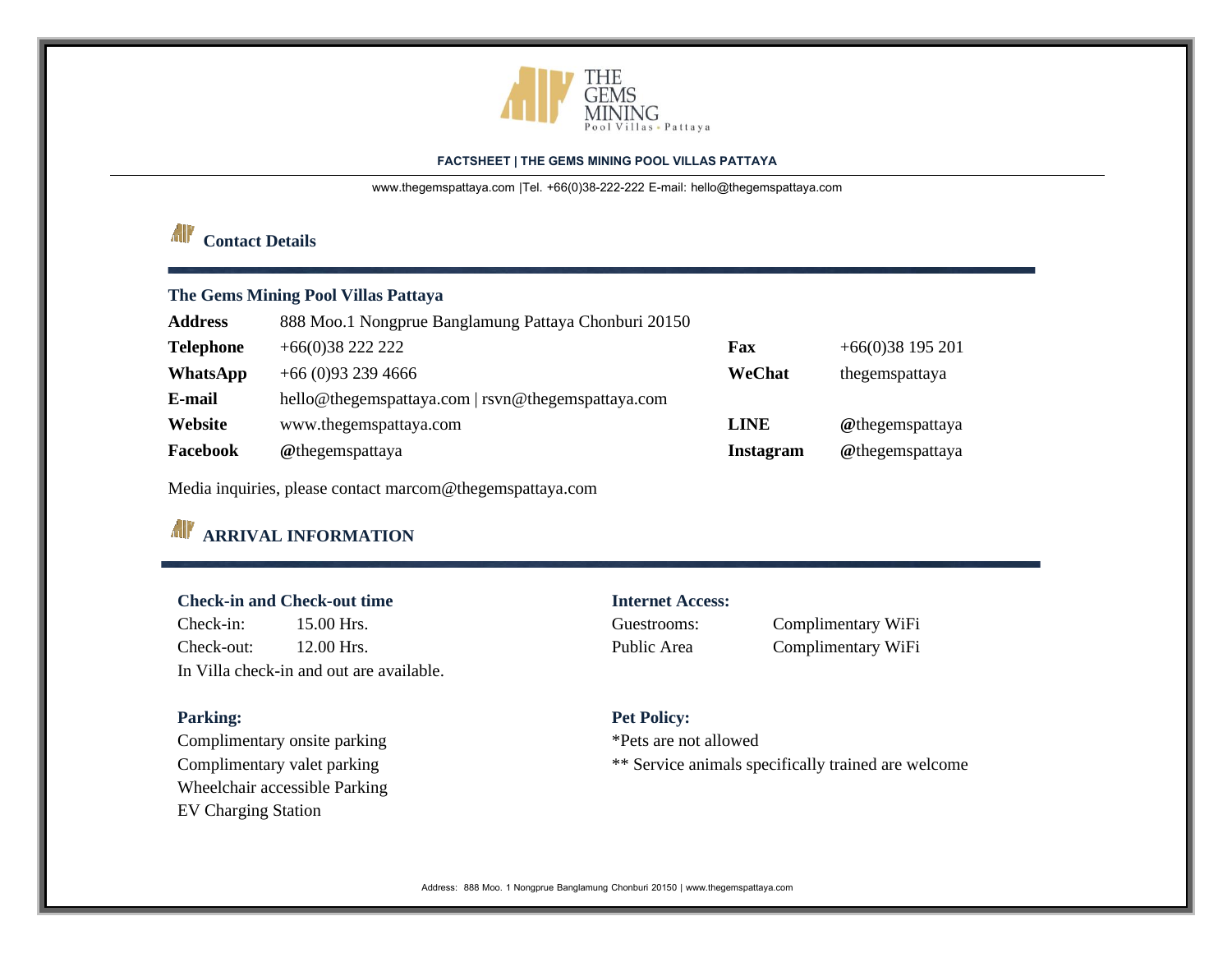

[www.thegemspattaya.com](http://www.thegemspattaya.com/) |Tel. +66(0)38-222-222 E-mail: hello@thegemspattaya.com

# **AV** STAY

The Gems Mining Pool Villas Pattaya offers five accommodation categories in 77 units and divided into three zones including Lobby Wing, the Opposite-to-Lobby Wing and The Legacy Conceptual Residence. The accommodation categories are as following:

| <b>Accommodation Types</b>                         | <b>Size including Terrace</b><br>(SQM) | <b>No. of Rooms</b> | <b>Jacuzzi/Pool Size</b><br>$(W)$ x $(L)$ x $(H)$ in Metre |
|----------------------------------------------------|----------------------------------------|---------------------|------------------------------------------------------------|
| Topaz Jacuzzi                                      | 93                                     | 24                  | $2 \times 2 \times 0.40$                                   |
| Emerald One-Bedroom Pool Villa                     | 100                                    | 34                  | $2 \times 7 \times 0.65$                                   |
| Sapphire Two-Bedroom Pool Villa                    | 140                                    | 11                  | $3.2 \times 8.2 \times 0.75$                               |
| Ruby Three-Bedroom Pool Villa                      | 207                                    |                     | $3.2 \times 8.2 \times 0.75$                               |
| The Legacy Conceptual Residence<br>(Five Bedrooms) | 2,888                                  |                     | $4.30 \times 16.30 \times 1.60$                            |
| <b>Total Guest Rooms</b>                           |                                        | 77                  |                                                            |

# **Facilities**

| Air-conditioning                                                 | Telephone                                                                  | Balcony                                                                                                                  |
|------------------------------------------------------------------|----------------------------------------------------------------------------|--------------------------------------------------------------------------------------------------------------------------|
| Hair Dyer<br>Cable/satellite TV<br>LED 49 and 55-inches Smart TV | <b>Bathrobe</b><br><b>Bathroom Amenities</b><br>Daily Housekeeping Service | Down/Feather Pillows<br><b>Complimentary Bottled Water</b><br>Complimentary Daily Coffee/Tea making<br><b>Facilities</b> |
| Mini Refrigerator                                                | Private Pool/Jacuzzi                                                       | High Speed Internet: WIFI                                                                                                |
| Mini-Bar                                                         | Universal Electrical Adaptor (on<br>request)                               | Iron & Ironing Board (On request)                                                                                        |
|                                                                  | Surf-Board (Ruby villa only)                                               |                                                                                                                          |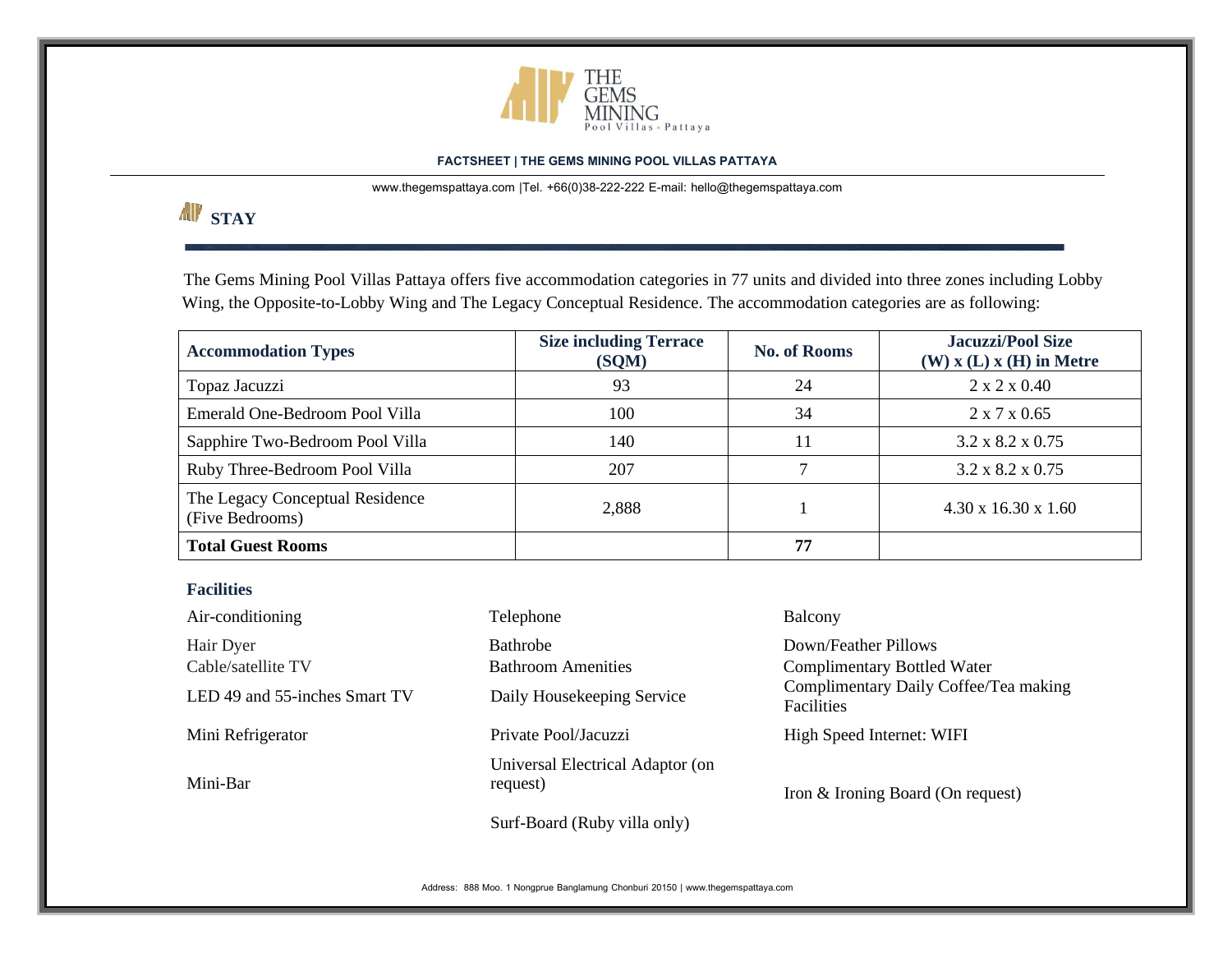

[www.thegemspattaya.com](http://www.thegemspattaya.com/) |Tel. +66(0)38-222-222 E-mail: hello@thegemspattaya.com

Marshall Bluetooth Speaker (Sapphire and Ruby villas only)

### **Services**

| 24-Hour Front Desk            | <b>Wheelchair Accessible</b>                     | Souvenir Shop          |
|-------------------------------|--------------------------------------------------|------------------------|
| Electric Vehicle (EV) Charger | Baby Sitting (on request with additional charge) | <b>Business Centre</b> |
| Concierge Desk                | Photocopy (on request with additional charge)    |                        |
| Limousine/Car Rental          | Printing (on request with additional charge)     |                        |
| Florist/Flower Bouquet        | Complimentary Shuttle to City Center             |                        |
| Laundry                       | <b>Bellman</b>                                   |                        |

# **Topaz Jacuzzi (93 SQM.) - Located in the Opposite-to-Lobby Wing**

This room category is named after the lustrous and brilliant gem Topaz, the birthstone for November. Honey yellow, fiery orange, cyclamen pink, icy blue, it has an exceptionally wide color range. Topaz is also pleochroic, meaning that the gem can show different colors in different crystal directions. Blue topaz is the gem of the 4th anniversary and Imperial topaz is the gem of the 23rd anniversary

Topaz Jacuzzi is equipped with an oversized jacuzzi, spacious bathroom with rain shower, electric black-out curtain, tea and coffee making facilities, bathroom amenities, bottled drinking water and a balcony. Bed options are king or twin.

# **Emerald One-Bedroom Pool Villa (100 SQM.) – Located in the Opposite-to-Lobby Wing**

Emerald is the bluish green to green variety of beryl, a mineral species that includes aquamarine. Its color reflects new spring growth, which makes it the perfect choice of a birthstone for the month of May. It's also the gemstone for twentieth and thirty-fifth wedding anniversaries. The first known emerald mines were in Egypt, dating from at least 330 BC into the 1700s. Cleopatra was known to have a passion for emerald, and used it in her royal adornments.

Emerald One-Bedroom Pool Villa is equipped with a semi-outdoor private pool, spacious bathroom with rainshower, electric black-out curtain, coffee machine and tea, bathroom amenities, bottled drinking water and a balcony. It is a perfect choice for couples who seek privacy and relaxation. Bed options are king or twin.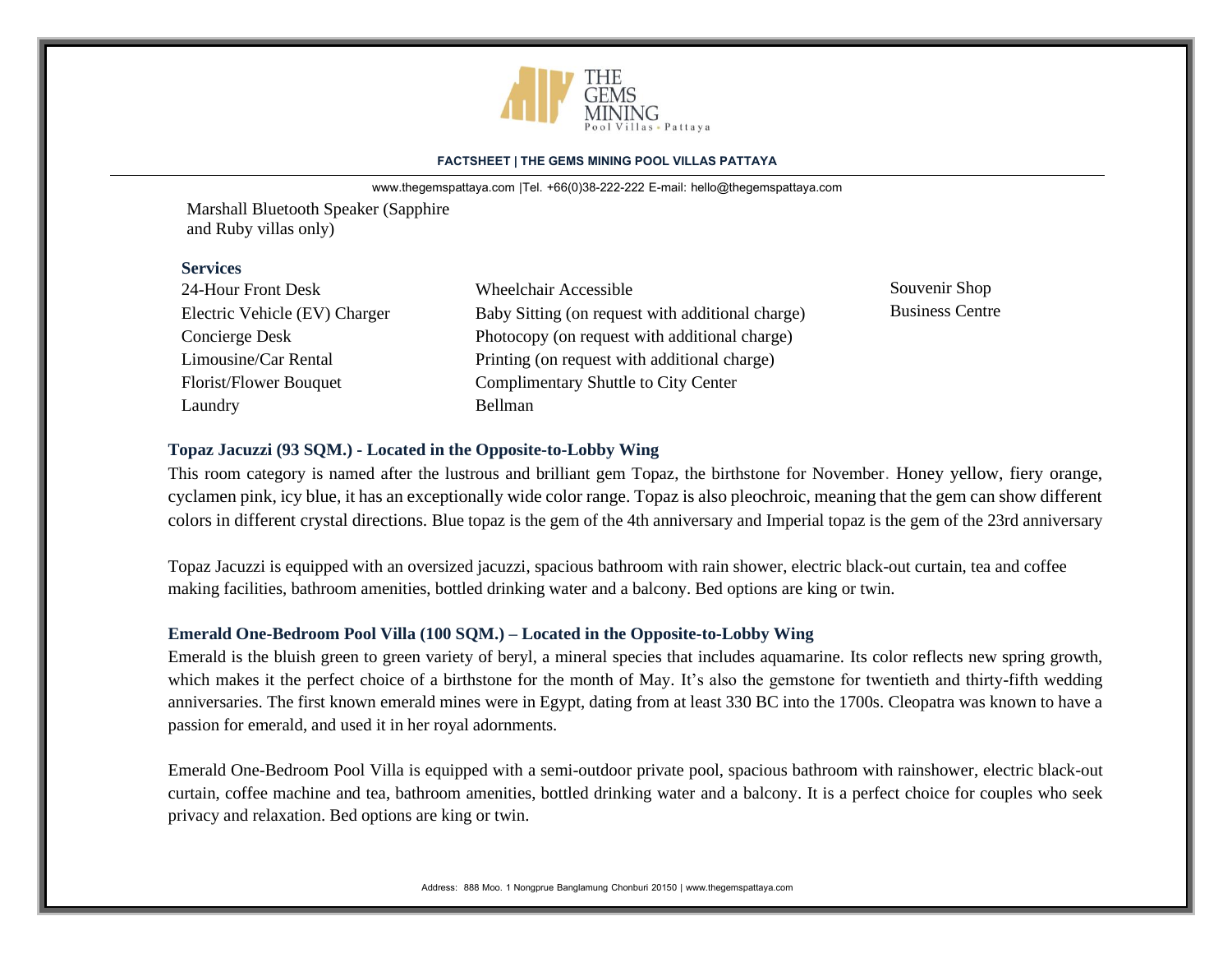

[www.thegemspattaya.com](http://www.thegemspattaya.com/) |Tel. +66(0)38-222-222 E-mail: hello@thegemspattaya.com

# **Sapphire Two-Bedroom Pool Villa (140 SQM.) – Located in the Lobby Wing**

For centuries, sapphire has been associated with royalty and romance. The association was reinforced in 1981, when Britain's Prince Charles gave a blue sapphire engagement ring to Lady Diana Spencer. Until her death in 1997, Princess Di, as she was known, charmed and captivated the world. Her sapphire ring helped link modern events with history and fairy tales. Sapphire is the birthstone for September and the gem of the 5th and 45th anniversaries.

Sapphire Two-Bedroom Pool Villa is equipped with a private pool, two en suite bedrooms, a common living area with a dining table, electric black-out curtain, coffee machine and tea, Marshall bluetooth speaker, bathroom amenities, bottled drinking water and a terrace. It is a perfect choice for small families or a group of friends. Each bedroom is equipped with a king-sized bed.

# **Ruby Three-Bedroom Pool Villa (207 SQM.) – Located in the Lobby Wing**

Ruby is one of the most historically significant colored stones. Rubies are mentioned four times in the Bible, in association with attributes like beauty and wisdom. In the ancient language of Sanskrit, ruby is called ratnaraj, or "king of precious stones." Ruby is the most valuable variety of the corundum mineral species, which also includes sapphire. Rubies can command the highest percarat price of any colored stone. This makes ruby one of the most important gems in the colored stone market. It is the birthstone for July and the gem for the 15th and 40th anniversaries.

Ruby Three-Bedroom Pool Villa is equipped with a private pool, three en suite bedrooms, a common living area with a dining table, electric black-out curtain, coffee machine and tea, Marshall bluetooth speaker, bathroom amenities, bottled drinking water, a surf-board and terrace. It also has a direct access to Ruby Pool which is an outdoor pool shared with other Ruby villas. This is a perfect choice for large families or a group of friends. Guests may reserve three or four Ruby villas for their group to enjoy the absolute privacy and intimacy.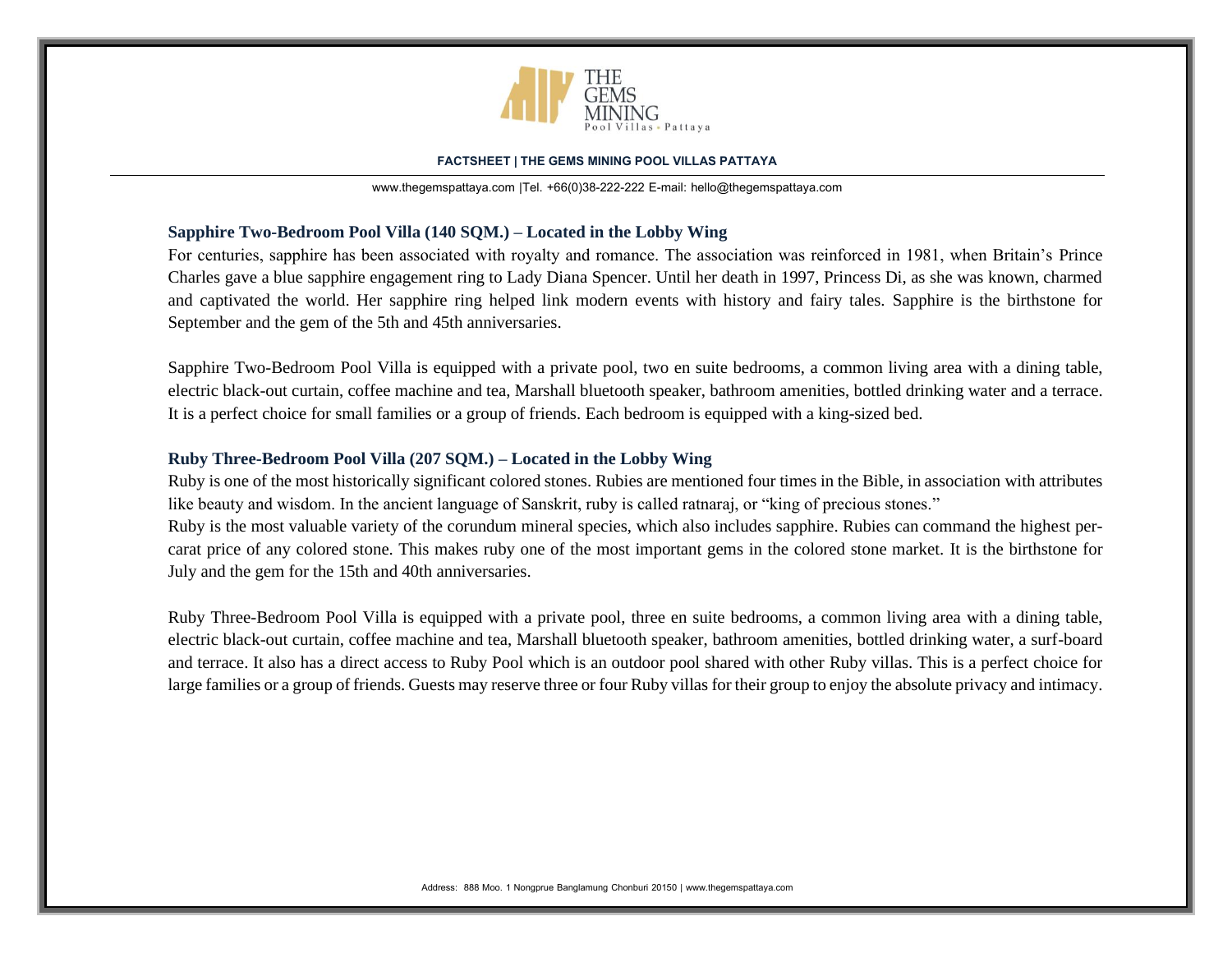

[www.thegemspattaya.com](http://www.thegemspattaya.com/) |Tel. +66(0)38-222-222 E-mail: hello@thegemspattaya.com



# **The Legacy Conceptual Residence (2,888 SQM.)**

The most precious gem in the resort is named after The Pink Legacy, the rare pink diamond that was discovered in South Africa, and was originally owned by the Oppenheimer family, the power behind De Beers. 'Rare gems of this calibre show up maybe once every 50 to 100 years at auction, and stones at this level are almost priceless,' explains Rahul Kadakia, International Head of [Jewellery](https://www.christies.com/departments/Jewellery-33-1.aspx) at Christie's, of the astonishing [Pink Legacy diamond.](https://www.christies.com/lotfinder/jewelry/the-pink-legacy-a-sensational-coloured-6164899-details.aspx?from=salesummary&intObjectID=6164899&lid=1) As it turned out, the stone was sold on 13 November 2018 in Geneva for CHF50, 375,000 equivalent to around \$50.66 million.

This name also reflects the owner's family business that has been a prominent player in Pattaya tourism playground for many years. They have invested their resources, passion and dedication into their first resort, and aim that it will be the family legacy.

*The Legacy Conceptual Residence* is a perfect venue for small and intimate corporate meeting or leisure gathering as the five-storied unit comes with five bedrooms and is equipped with a dining room that can be coverted to a meeting room for 18 guests which the host can entertain the guests here. This room is attached to a private open kitchen that the culinary team will be pleased to prepare breakfast, lunch and dinner including an exclusive Chef Table dining experience. Other facilities in *The Legacy* includes oversized in-room Jacuzzi, Karaoke room, Kids & Games room, BBQ Lounge, Pool Table, Putting Green, Rooftop Swimming pool and bar, 3 Outdoor Mineral Water Jacuzzi and Cold Tub, Sauna, Steam Room, Fitness room, and private carpark. There are also additional bedrooms for the group drivers or butlers.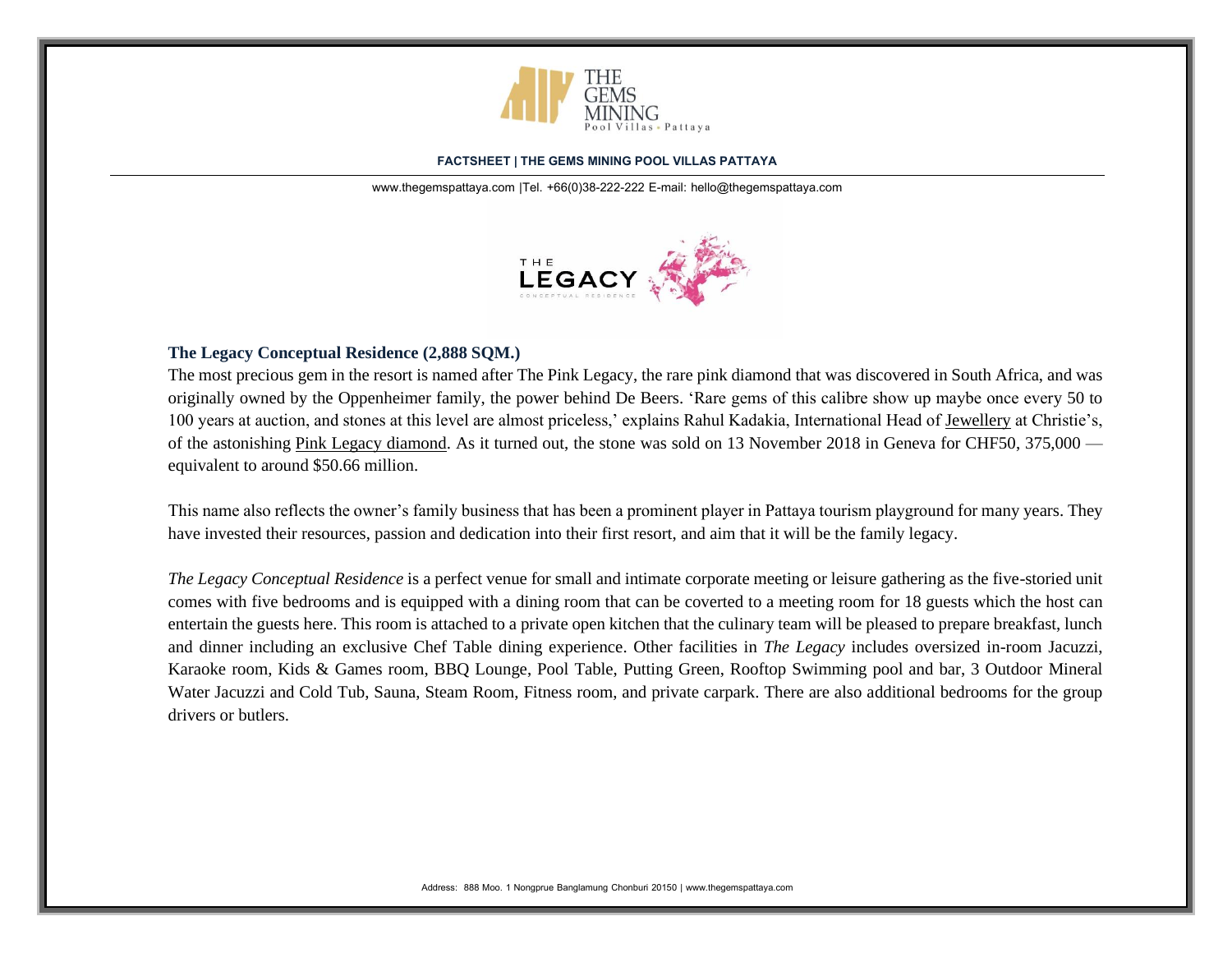

[www.thegemspattaya.com](http://www.thegemspattaya.com/) |Tel. +66(0)38-222-222 E-mail: hello@thegemspattaya.com

# **WELLNESS & RECREATION**

The Gems Mining Pool Villas Pattaya cares about your health and wellness. Therefore, the resort provides complimentary access to Club Amethyst Wellness Centre with high-quality equipment together with Spa and Onsen facilities, with excellent hygienic standard.

**Club Amethyst Opening Hours:** 06.00 - 18.00 Hrs. The Gems Onsen with mineral hot bath and cold bath Sauna & Steam rooms Fitness Centre The Quartz Studio The Spa @Club Amethyst (10.00 – 19.00 Hrs – Last booking at 18.00 Hrs.) Kids Club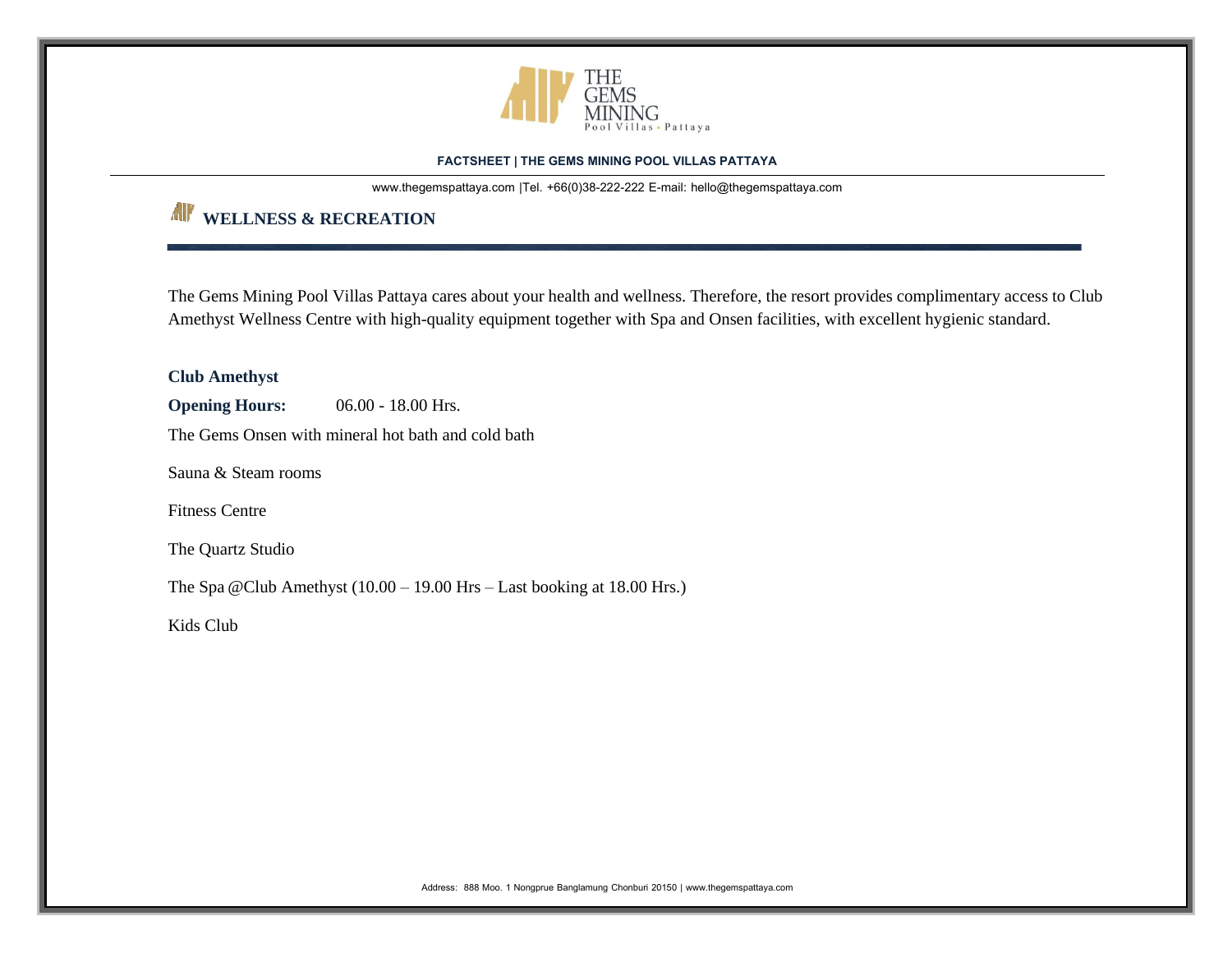

[www.thegemspattaya.com](http://www.thegemspattaya.com/) |Tel. +66(0)38-222-222 E-mail: hello@thegemspattaya.com

# *All'* DINING

# **THE TRAM Restaurant Bar & Wine Cellar**

An all-day dining, the Tram, is a perfect venue to enjoy your meals from breakfast to lunch and dinner. The Tram offers well selected international breakfast buffet every morning while a la carte menu will highlight the authentic Thai cuisine using the freshest ingredients locally sourced from Chonburi province and nearby. A special selection of African inspired signature dishes will also be offered as well as western favorites. Vegetarian menu is also available. The full bar and wine cellar are on site.

| <b>Service Hours:</b>  | $06.30 - 23.00$ Hrs. (Daily) |
|------------------------|------------------------------|
| <b>Breakfast Time:</b> | $06.30 - 10.30$ Hrs. (Daily) |

# **THE PIT Sundowner Bar**

Located next to the Nongprue Creek, The PIT is a to-be place to enjoy an al fresco relaxation in the evening. Guests can enjoy selections food and beverages in an al-fresco vibe. Special weekly BBQ will set its flames every Friday- Sunday evening.

# **In-Room Dining**

Our culinary team prepares delicious selections of Thai and Western menu for dining in at your comfort and convenience. **Service Hours:** 24 Hrs.

Remarks: The operating hours of Food & Beverages venues may change without prior notice, depending on the Covid-19 situation and the official order from the authority.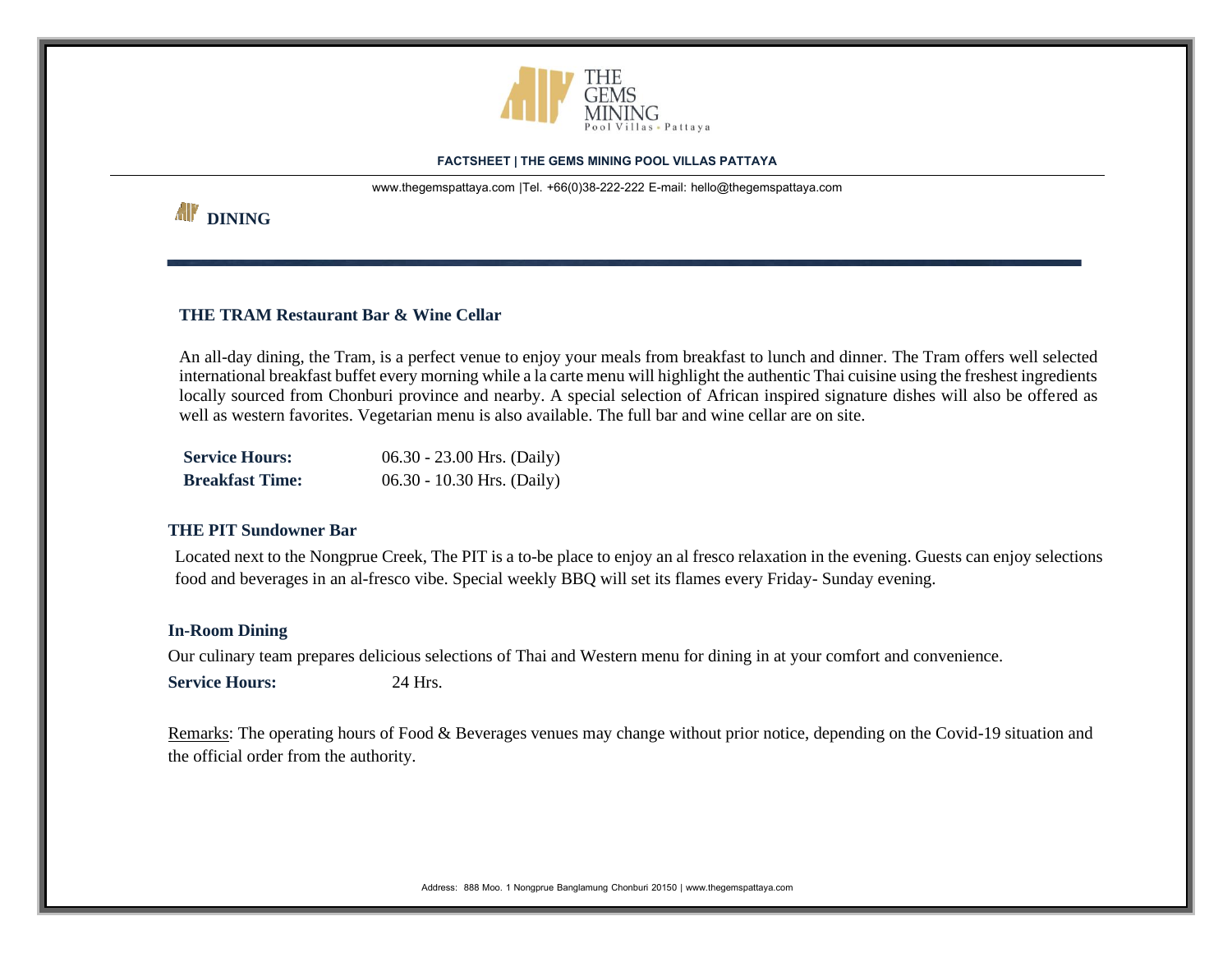

[www.thegemspattaya.com](http://www.thegemspattaya.com/) |Tel. +66(0)38-222-222 E-mail: hello@thegemspattaya.com

# **MEETING FACILITIES**

The Gems Mining Pool Villas Pattaya offers small to mid-sized meeting and events space. Whether they be corporate meetings, product launching, weddings, birthday and bachelorette parties etc., our team will be pleased to assist you in every step. The location is convenient for Bangkok guests as it is just a 1.5 hour-drive from Bangkok with an easy access to Bangkok-Pattaya Motorway, an hour from Bangkok Suvarnnabhumi Airport and U-Tapao Rayong Pattaya International Airport. North Pattaya is just a ten-minute drive from the resort and it is easily accessible to Sukhumvit road which connect to other Pattaya tourist attractions.

Guests have options to hold their meetings and events at The Miner Meeting Room which can cater up to 200 pax for cocktail style while The Explorer Meeting Room is suitable for a smaller meetings or events for up to 60 pax. The Tram Restaurant, Bar & Wine Cellar serves as a dining venue or it can be reserved for a private dinner or parties.

For guests who look for ultra-luxury and exclusive events, the five-storied The Legacy Conceptual Residence will serve its purpose as the five-bedroom residence has all facilities, space and equipment for small meetings and exclusive events. The meeting-cum-dining room can accommodate up to 18 guests and it is equipped with LED screen, attached to a private open kitchen. The intimate Chef table dinner can be arranged exclusively in The Legacy.

# **The Miner Meeting Room (360 SQM.)**

Spacious meeting room for meetings, seminar, special social events or gathering:

**Capacity (No. of Pax)**:

| Theatre:   | 200                         |
|------------|-----------------------------|
| Cocktail:  | 200                         |
| Classroom: | 105 (35 Rectangular Tables) |
| Banquet:   | 160 (Round tables)          |
| T-Shape:   | 45-90                       |
|            |                             |

E-Shape: 129

Address: 888 Moo. 1 Nongprue Banglamung Chonburi 20150 | www.thegemspattaya.com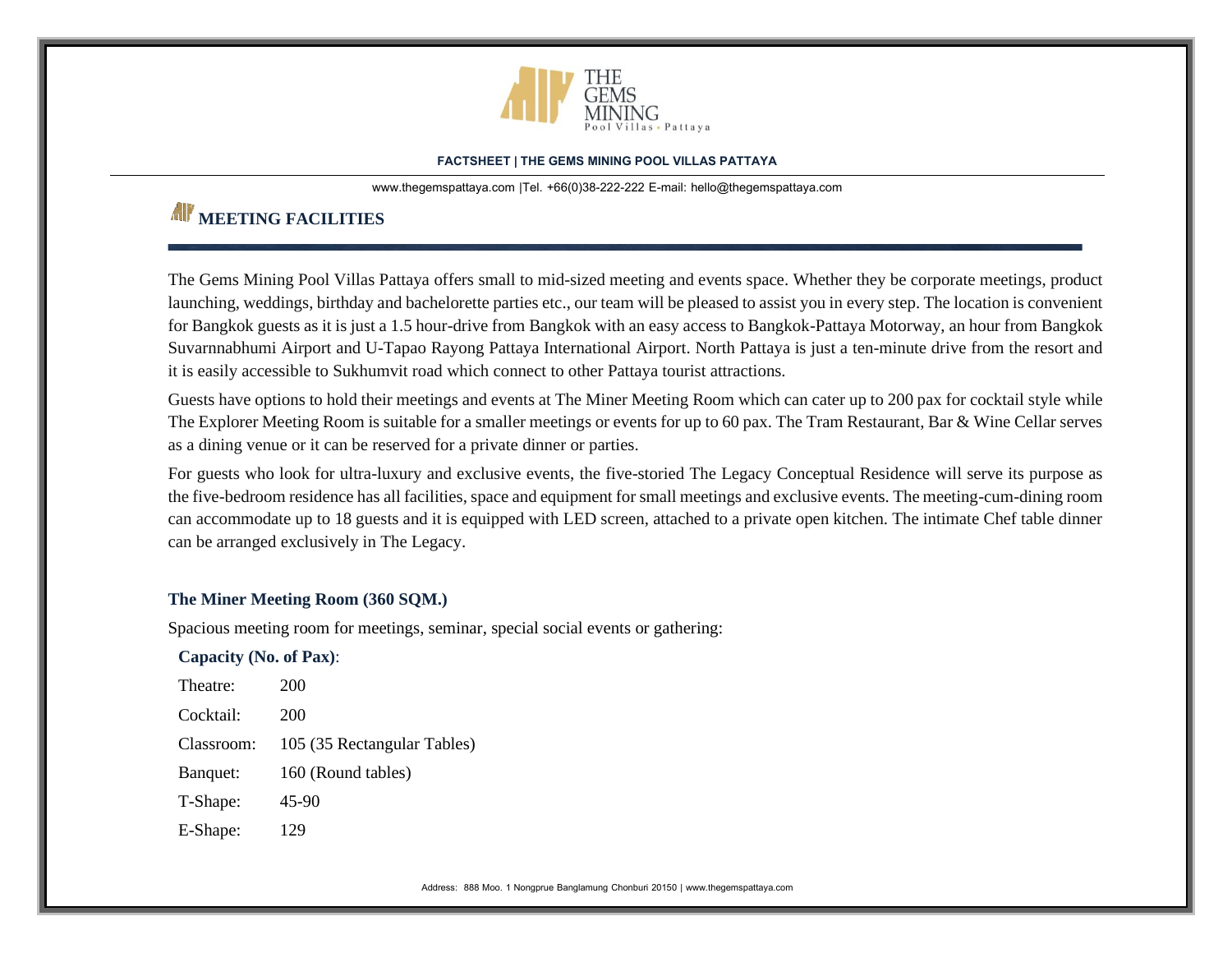

[www.thegemspattaya.com](http://www.thegemspattaya.com/) |Tel. +66(0)38-222-222 E-mail: hello@thegemspattaya.com

# **The Explorer Meeting Room (120 SQM.)**

Compact space for your private meeting or small gathering:

**Capacity (No. of Pax):**

Theater: 60

Classroom: 30

Cocktail: 60

# **The Legacy Conceptual Residence (2,888 SQM.)**

For exclusive corporate and private meeting and events with private parking, rooftop pool on the 5th floor, meeting-cum dining room for 18 guests, gym room and onsen, outdoor lounge area and BBQ, Bars, Karaoke room and five bedrooms for 10 in-house guests.

\*The resort has an accommodation option for the guests' drivers, nannies and butlers, please contact us for more details.

# **LOCAL ATTRACTIONS**

- o 950 m. Dolphinarium Pattaya (2 min.)
- o 1 km. Pipo Pony Club Pattaya (3 min.)
- o 2 km. The Million Years Stone Park & Pattaya Crocodile Farm (5 min.)
- o 7 km. The Sanctuary of Truth Pattaya (15 min.)
- o 7 km. Terminal 21 Pattaya (15 min.)
- o 7 km. Tiffany Show (13 min.)
- o 9 km. Central Festival Pattaya Beach (20 min.)
- o 10 km. Pattaya Walking Street (20 min.)
- o 13 km. Battle Mouse Shooting Range Pattaya (15 min.)

Address: 888 Moo. 1 Nongprue Banglamung Chonburi 20150 | www.thegemspattaya.com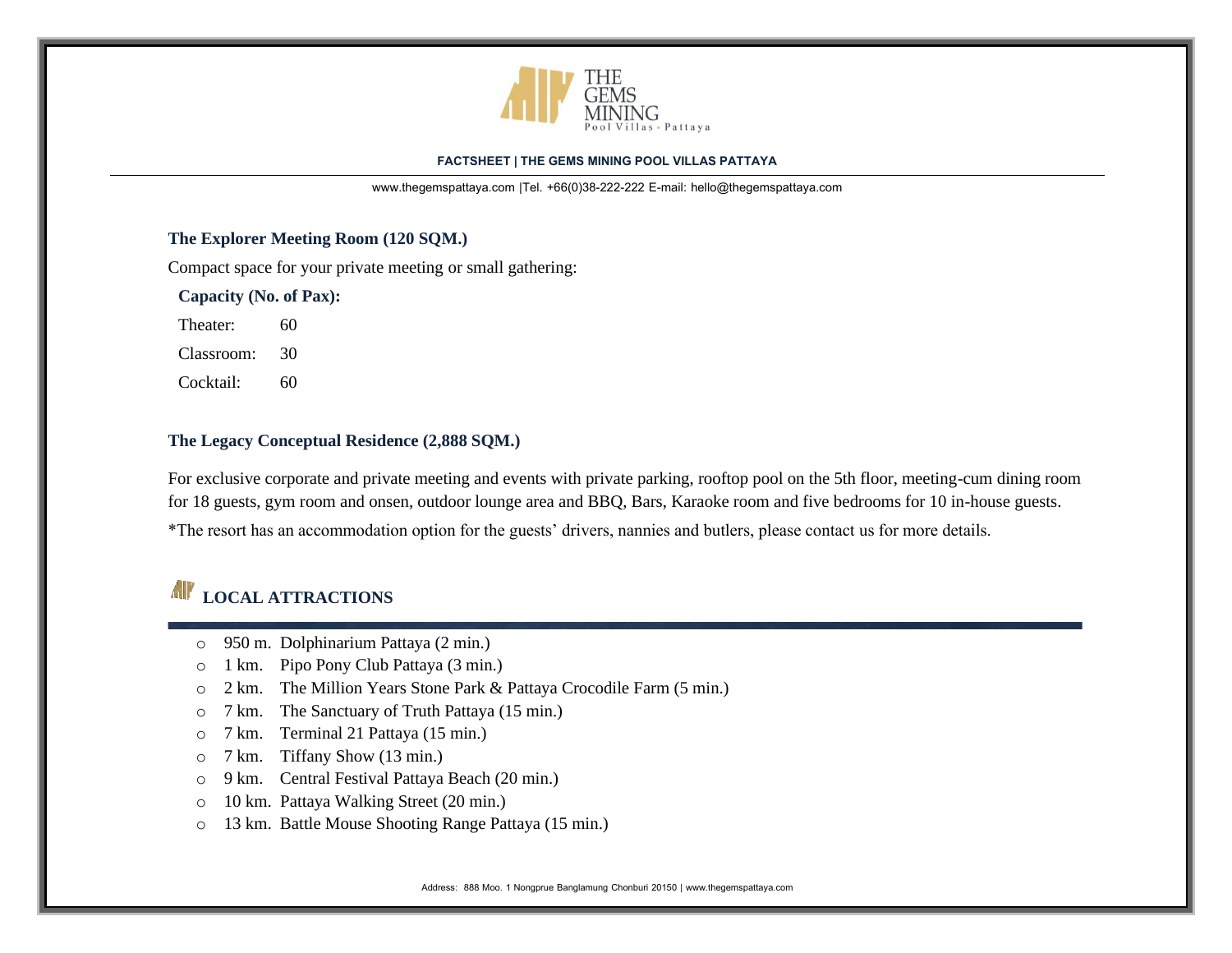

[www.thegemspattaya.com](http://www.thegemspattaya.com/) |Tel. +66(0)38-222-222 E-mail: hello@thegemspattaya.com

- o 15 km. Siam Country Club (23 min.)
- o 17 km. KAAN Show (17 min.)
- o 18 km. Phoenix Gold Golf & Country Club (27 min.)
- o 25 km. Cartoon Network Amazone (35 min.)
- o 28 km. Ramayana Water Park (36 min.)
- o 28 km. Silverlake Vineyard (35 min.)
- o 33 km. Nongnuch Tropical Garden (33 min.)

# **NEAREST AIRPORTS**

# **Suvarnabhumi International Airport (BKK)**

o 112 km. (Approximately 1.20 hours by car)

### **Don Muang International Airport (DMK)**

o 155 km. (Approximately 2 hours by car)

## **U-Tapao Rayong-Pattaya International Airport (UTP)**

o 47 km. (Approximately 40 minutes by car)

# **TRANSPORTATION SERVICE**

# **Transfer Service:**

Transfer services are available with additional fees. Kindly contact the resort directly for more information.

Telephone: 038-222-222 ext. Concierge